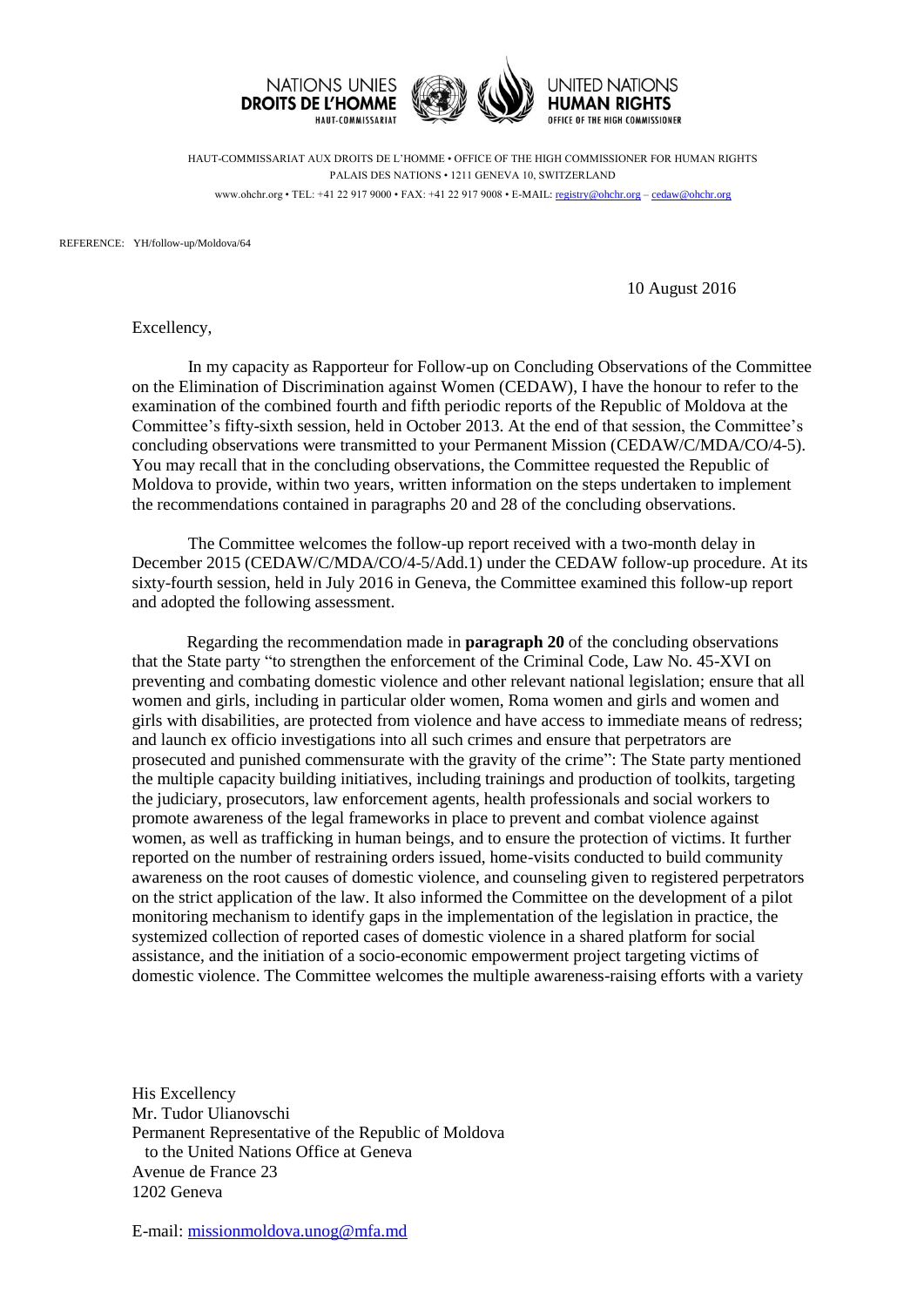

of stakeholders on the enforcement of the legal framework preventing and combatting domestic violence, as well as the projects to monitor its implementation and ensure the protection and rehabilitation of victims. However, it notes that the State party did not provide details on the steps taken to ensure that all women and girls, and in particular older women, Roma women and girls and women and girls with disabilities, are protected from violence and have access to immediate means of redress. The Committee considers that the State party took some steps to implement the recommendation. It considers that the recommendation **has been partially implemented**.

Regarding the recommendation that the State party "expedite its efforts to amend Law No. 45-XVI on preventing and combating domestic violence so as to supplement court-ordered protection with a system of police-ordered protection and enable the issuance of police emergency protection orders": The State party reported that, in view of harmonizing its national legislation with the Istanbul Convention, the Ministry of Labour, Social Protection and Family of the Republic of Moldova has proposed 11 amendments as well as new provisions to Law No. 45-XVI, which include the issuance of emergency restraining orders by the police, the regulation of a new crime in the national law - acts of persecution, provision of free legal assistance in trials for victims of domestic violence, and the victim's right to seek compensation from the offenders or the State. The State party further informed the Committee that a study was conducted on the implementation gaps of the provisions of the draft law related to the issuance of restraining orders by courts, the outcome of which endorsed the draft law. The Committee notes the proposed amendments to Law No. 45-XVI, in line with international standards, and particularly the provision empowering the police to issue emergency restraining orders against alleged perpetrators. However, the Committee notes that the amendments remain in draft form. The Committee considers that the State party took some steps to implement the recommendation. It considers that the recommendation **has been partially implemented**.

Regarding the recommendation that the State party "remove any impediments faced by women in gaining access to justice; ensure that legal aid is made available to all victims of violence; encourage women to report incidents of domestic and sexual violence by raising awareness about the criminal nature of such acts; provide adequate assistance and protection to women victims of violence, including Roma women; and increase the number and funding of shelters and guarantee national coverage extending to women from rural areas and Transnistria": The State party informed the Committee that, on the basis of a study conducted analysing gaps in gaining access to justice and to legal aid by victims of domestic violence, it proposed amendments to Law No. 45-XVI on preventing and combating domestic violence and to Law No 198-XVI on State Guaranteed Legal Aid in order to ensure free and mandatory legal aid. It further reported on the numerous awareness-raising activities undertaken, including specifically targeting Roma communities, and the increased reporting of incidents of domestic and sexual violence as a result. The State party also mentioned the creation of a hotline number for victims of domestic violence, the establishment of a centre providing social assistance and counselling in Drochia, as well as of a shelter in the Transnistria region, and the outcome of a study identifying the shortage in the number of shelters provided to meet the needs of the national population. The Committee welcomes the awareness-raising activities undertaken by the State party and their direct correlation with the increased reporting of incidents of domestic and sexual violence, as well as the assistance and protection provided to women victims of violence through the creation and funding of a hotline, counselling centres and shelters. It also notes the proposed amendments to domestic laws on the prevention and combatting of domestic violence and on the provision of free legal aid. However, it notes that, in practice, such legal aid is often provided by specialized nongovernment organizations or private lawyers. The Committee considers that the State party took significant steps to implement the recommendation. It considers that, for the period under consideration, the recommendation **has been implemented**.

Regarding the recommendation that the State party "ensure that all investigations into acts of sexual violence, including those committed against Moldovan migrant women, are carried out in line with international standards of investigation, including by amending the existing guidelines on investigation of rape and other forms of sexual assault": The State party indicated that the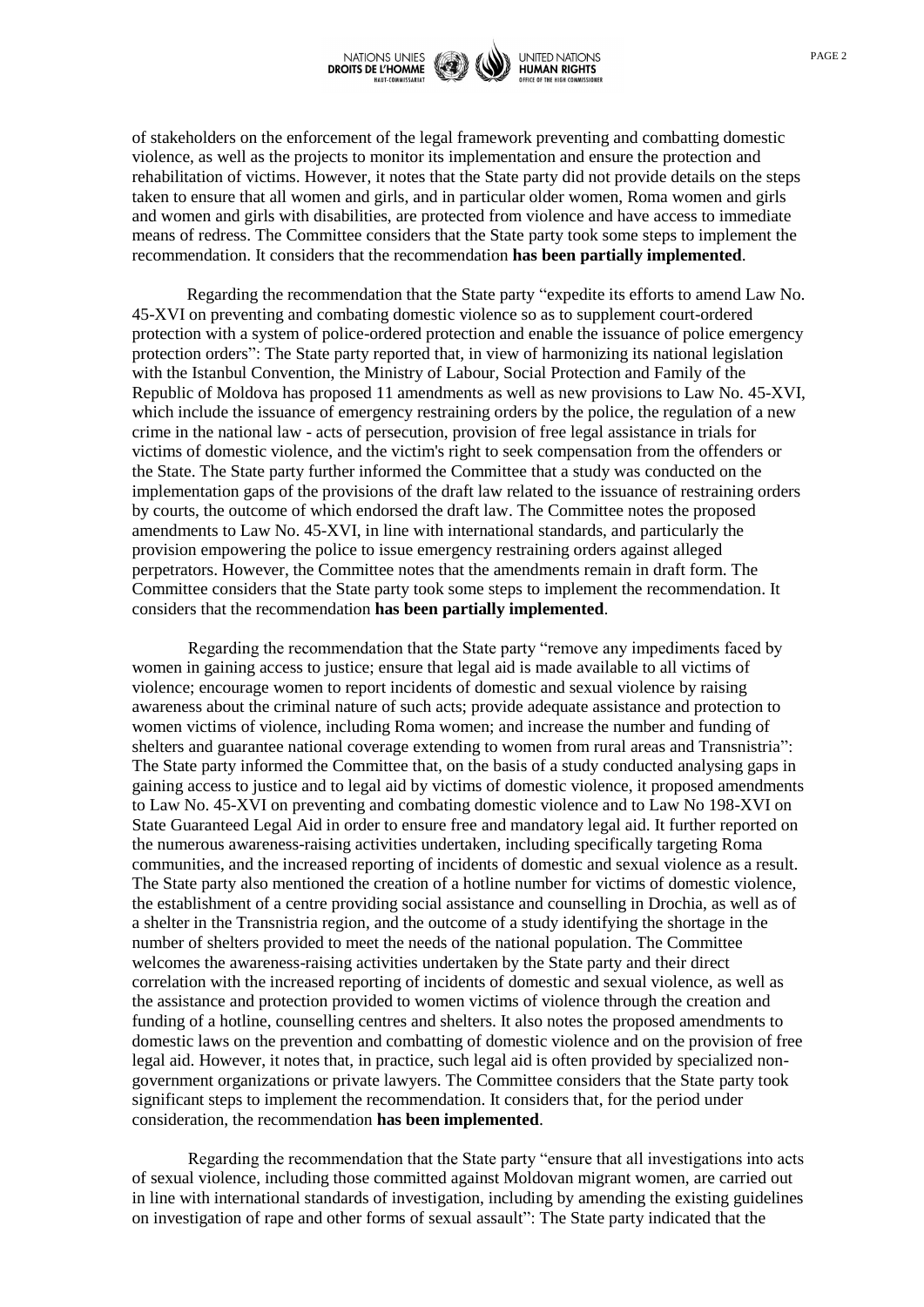

methodological guidance for prosecutors on investigating, inter alia, incidents of domestic violence, rape and other sexual acts, is currently under revision to be in accordance with guidelines of the European Court of Human Rights, following the repeal of the former impugned methods. The Committee notes the information provided by the State party regarding the repeal of the existing guidelines on the investigation of rape and other forms of sexual assault, as well as the efforts underway to replace them with guidelines in compliance with regional human rights standards. It notes, however, that the revised guidelines remain in draft form, pending approval of the authorities. The Committee considers that the State party took some steps to implement the recommendation. It considers that the recommendation **has been partially implemented**.

The Committee recommends that, in relation to paragraph 20 of the concluding observations, the State party provide, **in its next periodic report due in October 2017,** information on further actions taken to:

1) Strengthen the enforcement of the Criminal Code, Law No. 45-XVI on preventing and combating domestic violence and other relevant national legislation; ensure that all women and girls, including in particular older women, Roma women and girls and women and girls with disabilities, are protected from violence and have access to immediate means of redress;

2) Expeditiously enact the amendments to Law No. 45-XVI on preventing and combating domestic violence so as to supplement court-ordered protection with a system of police-ordered protection and enable the issuance of police emergency protection orders;

3) Remove any impediments faced by women in gaining access to justice and ensure that free legal aid is provided by the State party and made available to all victims of violence; and

4) Expeditiously adopt the revised guidelines on investigation of rape and other forms of sexual assault to ensure that all investigations into acts of sexual violence, including those committed against migrant women, are carried out in line with international standards of investigation.

Regarding the recommendation made in **paragraph 28** of the concluding observations that the State party "increase access by Roma women, women in rural areas, women with disabilities and older women to formal employment by, among other things, ensuring the effective implementation of the National Programme on Ensuring Gender Equality for 2010-2015": The State party indicated that, during the period 2013-2015, the National Employment Agency, jointly with its territorial structures, carried out a range of measures aiming at increasing employment among women, including by promoting active and preventive measures on the labour market. It further informed the Committee that several public forums were held to provide platforms for discussion on, inter alia, barriers facing women in seeking employment and increasing their participation in public and political life. The Committee notes that measures have been taken by the State party to increase employment among women. However, it considers that the State party did not provide sufficient information on whether they have resulted in increased access by Roma women, women in rural areas, women with disabilities and older women to formal employment. It further notes that the State party did not indicate what steps were taken to ensure the effective implementation of the National Programme on Ensuring Gender Equality for 2010-2015. The Committee considers that **it did not receive sufficient information** to assess whether the recommendation has been implemented.

The Committee recommends that, in relation to paragraph 28 of the concluding observations, the State party provide, **in its next periodic report due in October 2017,** information on further actions taken to:

1) Increase access by Roma women, women in rural areas, women with disabilities and older women to formal employment by, among other things, ensuring the effective